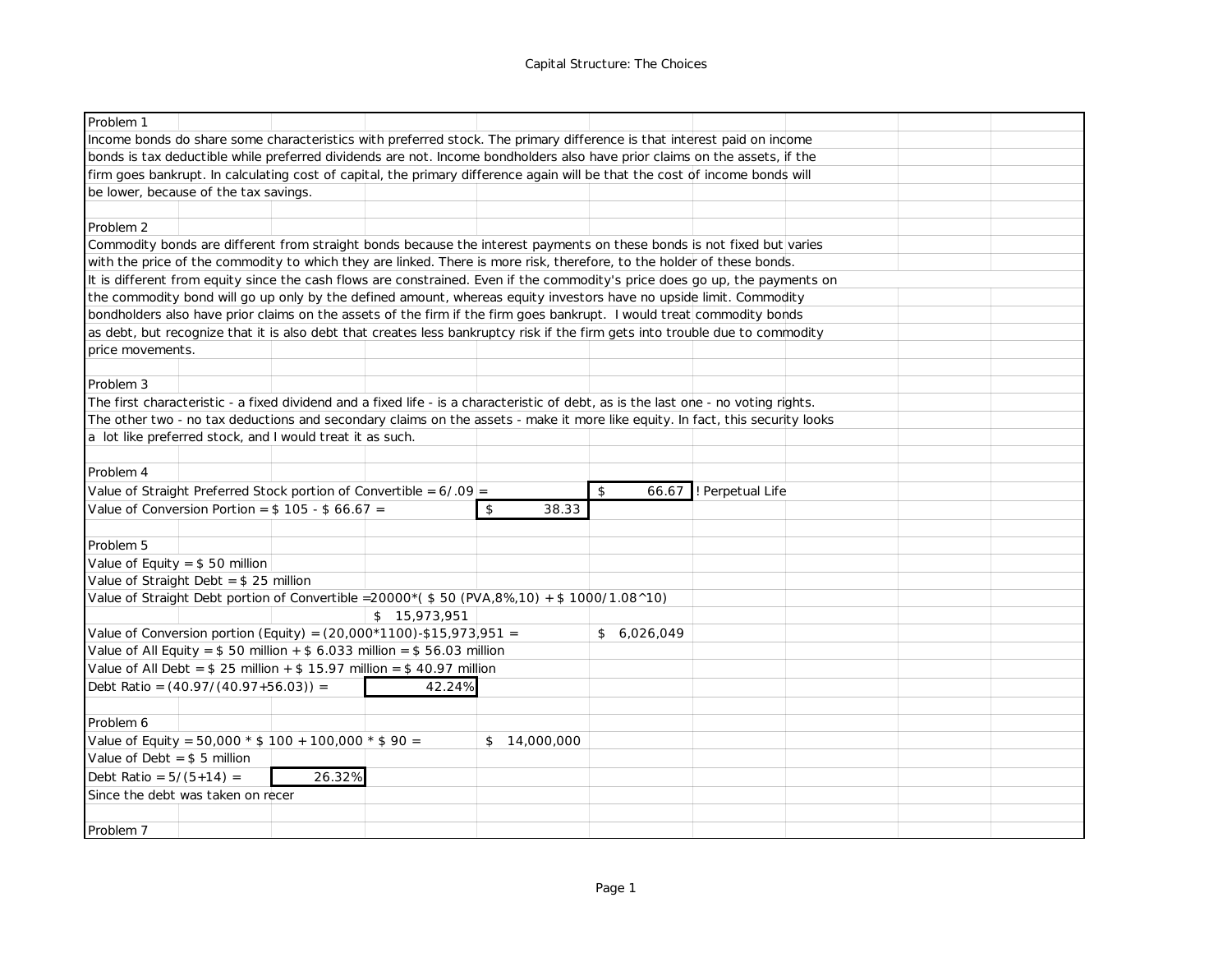| a. Since you are a small firm, you should consider the reputation of the investment banker. A more reputable investment                                                                                                                             |                                                            |                                             |                                                                                                                                    |             |                           |       |           |                                                                                                                                        |  |
|-----------------------------------------------------------------------------------------------------------------------------------------------------------------------------------------------------------------------------------------------------|------------------------------------------------------------|---------------------------------------------|------------------------------------------------------------------------------------------------------------------------------------|-------------|---------------------------|-------|-----------|----------------------------------------------------------------------------------------------------------------------------------------|--|
|                                                                                                                                                                                                                                                     |                                                            |                                             | banker may be able to attract wary investors into the offering. If you are a high technology or bio technology firm, where         |             |                           |       |           |                                                                                                                                        |  |
|                                                                                                                                                                                                                                                     |                                                            |                                             | technical knowledge may be essential in the valuation process, you should pick an investment banker with some experience           |             |                           |       |           |                                                                                                                                        |  |
| with similar issues.                                                                                                                                                                                                                                |                                                            |                                             |                                                                                                                                    |             |                           |       |           |                                                                                                                                        |  |
|                                                                                                                                                                                                                                                     | b. If the issue is fairly priced, 40% of the firm (20/50). |                                             |                                                                                                                                    |             |                           |       |           |                                                                                                                                        |  |
|                                                                                                                                                                                                                                                     |                                                            |                                             | c. If the investment banker underprices the issue, you will have to sell                                                           |             |                           |       |           |                                                                                                                                        |  |
|                                                                                                                                                                                                                                                     |                                                            | Value of Securities Sold = $$20/.9$ =       |                                                                                                                                    | 22.22<br>\$ |                           |       |           |                                                                                                                                        |  |
|                                                                                                                                                                                                                                                     |                                                            | As % of Overall Firm Value = $22.22/50$ =   |                                                                                                                                    | 44.44%      |                           |       |           |                                                                                                                                        |  |
|                                                                                                                                                                                                                                                     |                                                            |                                             | d. You would have to sell roughly 2 million shares: $($ 50$ million/2 million = \$25)                                              |             |                           |       |           |                                                                                                                                        |  |
|                                                                                                                                                                                                                                                     |                                                            |                                             |                                                                                                                                    |             |                           |       |           |                                                                                                                                        |  |
| Problem 8                                                                                                                                                                                                                                           |                                                            |                                             |                                                                                                                                    |             |                           |       |           |                                                                                                                                        |  |
| a.                                                                                                                                                                                                                                                  |                                                            |                                             |                                                                                                                                    |             |                           |       |           |                                                                                                                                        |  |
|                                                                                                                                                                                                                                                     |                                                            |                                             | Number of share you would need to sell in rights offering = \$100 mil/\$ 25 =                                                      |             |                           |       | 4 million |                                                                                                                                        |  |
|                                                                                                                                                                                                                                                     |                                                            | Number of shares outstanding $= 10$ million |                                                                                                                                    |             |                           |       |           |                                                                                                                                        |  |
|                                                                                                                                                                                                                                                     |                                                            | You would need 5 rights to buy two shares.  |                                                                                                                                    |             |                           |       |           |                                                                                                                                        |  |
|                                                                                                                                                                                                                                                     | b. Ex-rights price = $(50*10+25*4)/14$ =                   |                                             | \$<br>42.86                                                                                                                        |             |                           |       |           |                                                                                                                                        |  |
|                                                                                                                                                                                                                                                     |                                                            |                                             | c. Value per Right = Pre-rights price - Ex-rights price = $$50 - $42.86 =$                                                         |             | $\boldsymbol{\mathsf{S}}$ | 7.14  |           |                                                                                                                                        |  |
|                                                                                                                                                                                                                                                     |                                                            |                                             | d. If the price of the right were higher than \$7.14, I would sell my rights at the higher price and keep the difference           |             |                           |       |           |                                                                                                                                        |  |
|                                                                                                                                                                                                                                                     |                                                            |                                             | as excess return. The stock price after the rights issue and the cash will yield me more than what I paid for the stock            |             |                           |       |           |                                                                                                                                        |  |
| which was \$50.                                                                                                                                                                                                                                     |                                                            |                                             |                                                                                                                                    |             |                           |       |           |                                                                                                                                        |  |
|                                                                                                                                                                                                                                                     |                                                            |                                             |                                                                                                                                    |             |                           |       |           |                                                                                                                                        |  |
| Problem 9                                                                                                                                                                                                                                           |                                                            |                                             |                                                                                                                                    |             |                           |       |           |                                                                                                                                        |  |
|                                                                                                                                                                                                                                                     |                                                            |                                             | This statement is not true. First, on a market value basis, U.S. firms are not more heavily dependent on debt than firms           |             |                           |       |           |                                                                                                                                        |  |
|                                                                                                                                                                                                                                                     |                                                            |                                             | in other countries. Second, equity includes not just external equity (which U.S. firms are relucatant to use) but internal equity. |             |                           |       |           |                                                                                                                                        |  |
|                                                                                                                                                                                                                                                     |                                                            |                                             |                                                                                                                                    |             |                           |       |           | When the fact that U.S. firms have more internal equity to invest is considered than firms in faster growth economies, the debt ratios |  |
| do not look as high.                                                                                                                                                                                                                                |                                                            |                                             |                                                                                                                                    |             |                           |       |           |                                                                                                                                        |  |
|                                                                                                                                                                                                                                                     |                                                            |                                             |                                                                                                                                    |             |                           |       |           |                                                                                                                                        |  |
| Problem 10                                                                                                                                                                                                                                          |                                                            |                                             |                                                                                                                                    |             |                           |       |           |                                                                                                                                        |  |
|                                                                                                                                                                                                                                                     |                                                            |                                             | a. Expected Stock Price = $(1 \text{ million} * $ 15 + 500,000 * $ 10)/1.5 \text{ million} =$                                      |             | \$                        | 13.33 |           |                                                                                                                                        |  |
| b. Price per Right = $$15 - $13.33 = $1.67$                                                                                                                                                                                                         |                                                            |                                             |                                                                                                                                    |             |                           |       |           |                                                                                                                                        |  |
|                                                                                                                                                                                                                                                     | c. No, because I will own more shares after the issue.     |                                             |                                                                                                                                    |             |                           |       |           |                                                                                                                                        |  |
|                                                                                                                                                                                                                                                     |                                                            |                                             |                                                                                                                                    |             |                           |       |           |                                                                                                                                        |  |
| Problem 11                                                                                                                                                                                                                                          |                                                            |                                             |                                                                                                                                    |             |                           |       |           |                                                                                                                                        |  |
|                                                                                                                                                                                                                                                     |                                                            |                                             | a. Not necessarily, because it does not factor in how much risk investment bankers take in the process and what they invest.       |             |                           |       |           |                                                                                                                                        |  |
|                                                                                                                                                                                                                                                     |                                                            |                                             | b. Not necessarily. Investors will end up with portfolios that are over-weighted with the overvalued IPOs.                         |             |                           |       |           |                                                                                                                                        |  |
| c. No. An overpriced issue may maximize the proceeds from the initial offering but may not make sense especially if only a fraction of                                                                                                              |                                                            |                                             |                                                                                                                                    |             |                           |       |           |                                                                                                                                        |  |
| the outstanding stock is issued at the initial offering.                                                                                                                                                                                            |                                                            |                                             |                                                                                                                                    |             |                           |       |           |                                                                                                                                        |  |
| d. It might be, especially given the fact that the underpricing is greatest for small stocks with significant uncertainty.<br>e. Again, it might operate as a promotion. The favorable publicity may induce others to buy the subsequent offerings. |                                                            |                                             |                                                                                                                                    |             |                           |       |           |                                                                                                                                        |  |
|                                                                                                                                                                                                                                                     |                                                            |                                             |                                                                                                                                    |             |                           |       |           |                                                                                                                                        |  |
|                                                                                                                                                                                                                                                     |                                                            |                                             |                                                                                                                                    |             |                           |       |           |                                                                                                                                        |  |
| Problem 12                                                                                                                                                                                                                                          |                                                            |                                             |                                                                                                                                    |             |                           |       |           |                                                                                                                                        |  |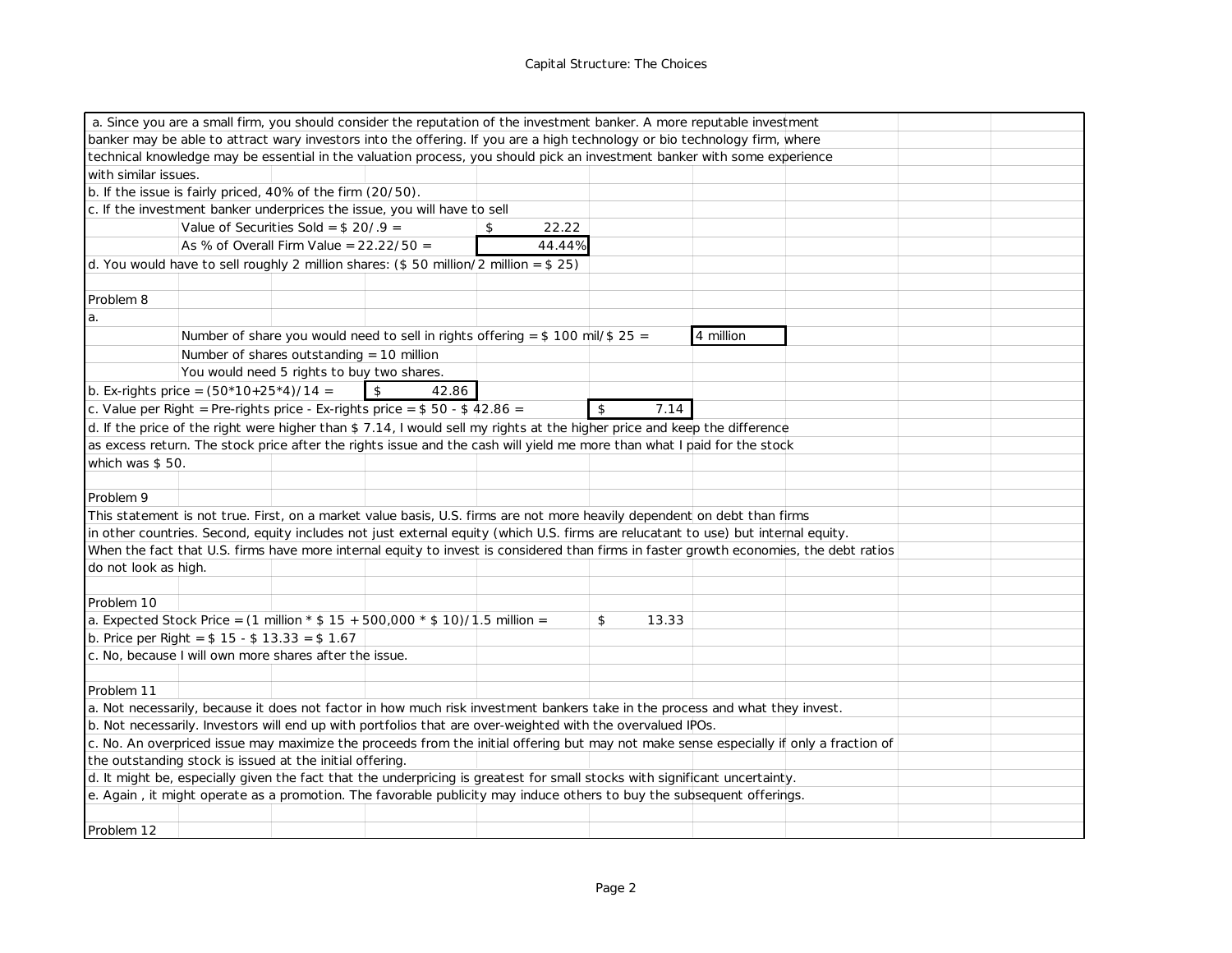| Convertible bonds are best suited for firms with (a) limited cash flows, (b) high growth opportunities and (c) substantial         |                |         |                 |  |
|------------------------------------------------------------------------------------------------------------------------------------|----------------|---------|-----------------|--|
| potential for conflict between stockholders and bondholders in terms of investment and financing decisions. Small, high            |                |         |                 |  |
| growth firms possess all of these characteristics.                                                                                 |                |         |                 |  |
|                                                                                                                                    |                |         |                 |  |
| Problem 13                                                                                                                         |                |         |                 |  |
| Not necessarily. The coupon rate is lower on convertible debt but it also includes a valuable conversion option. I would           |                |         |                 |  |
| value the conversion option before I concluded that convertible debt was cheaper.                                                  |                |         |                 |  |
|                                                                                                                                    |                |         |                 |  |
| Problem 14                                                                                                                         |                |         |                 |  |
| Value of Common Stock = 1 million $*$ 50 =                                                                                         | \$50 million   |         |                 |  |
| Value of Warrants = $200,000 * $ 12 =$                                                                                             | \$ 2.4 million |         |                 |  |
| Value of Straight Debt $=$                                                                                                         | \$250 million  |         |                 |  |
| Value of Straight Debt portion of Convertible Debt = $20,000*(60*(PVA,9\%,20)+1,000/1.09^2)$ =                                     |                |         | \$14.52 million |  |
| Value of Conversion Option (Equity) = 20,000 $*$ 1000 - \$ 14.52 million =                                                         |                | 5480000 |                 |  |
| Value of Debt = $$250 + $14.52 = $264.52$ million                                                                                  |                |         |                 |  |
| Value of Equity = $$50 + $2.4 + $5.48$ million = \$57.68 million                                                                   |                |         |                 |  |
| Debt Ratio = $264.52/(264.52+57.68)$ =                                                                                             | 82.10%         |         |                 |  |
|                                                                                                                                    |                |         |                 |  |
| Problem 15                                                                                                                         |                |         |                 |  |
| While venture capitalists may demand a disproportionate share of the ownership, this may reflect the higher risk that they         |                |         |                 |  |
| face. Furthermore, many of these firms would not have been able to raise needed funds if venture capitalists had been              |                |         |                 |  |
| unwilling to step in and provide it.                                                                                               |                |         |                 |  |
|                                                                                                                                    |                |         |                 |  |
| Problem 16                                                                                                                         |                |         |                 |  |
| Bank debt may be preferable for those companies which have substantial private information on their riskiness (or lack             |                |         |                 |  |
| of it). While they may not be willing to reveal this information to bond markets (where even competitors could observe it),        |                |         |                 |  |
| they may be willing to reveal it to a bank (where there is a greater chance of confidentiality).                                   |                |         |                 |  |
|                                                                                                                                    |                |         |                 |  |
| Problem 17                                                                                                                         |                |         |                 |  |
| do not think so. The fixed claims that preferred stockholders have make them more like debt. If the preferred stock is cumulative, |                |         |                 |  |
| would treat it more like debt.                                                                                                     |                |         |                 |  |
|                                                                                                                                    |                |         |                 |  |
| Problem 18                                                                                                                         |                |         |                 |  |
| Interest is tax deductible, whereas preferred dividends are not. This statement is generally true.                                 |                |         |                 |  |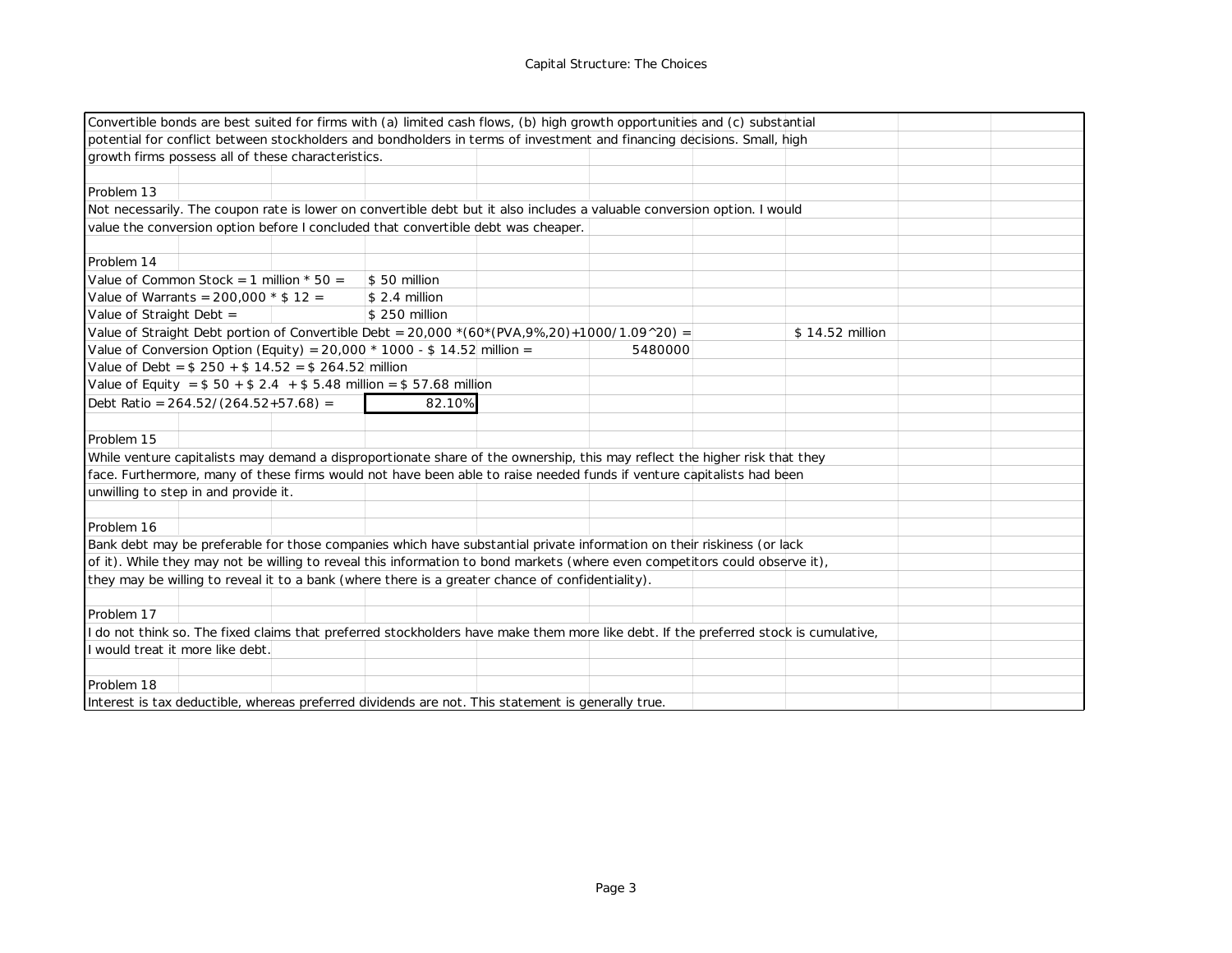Capital Structure: The Choices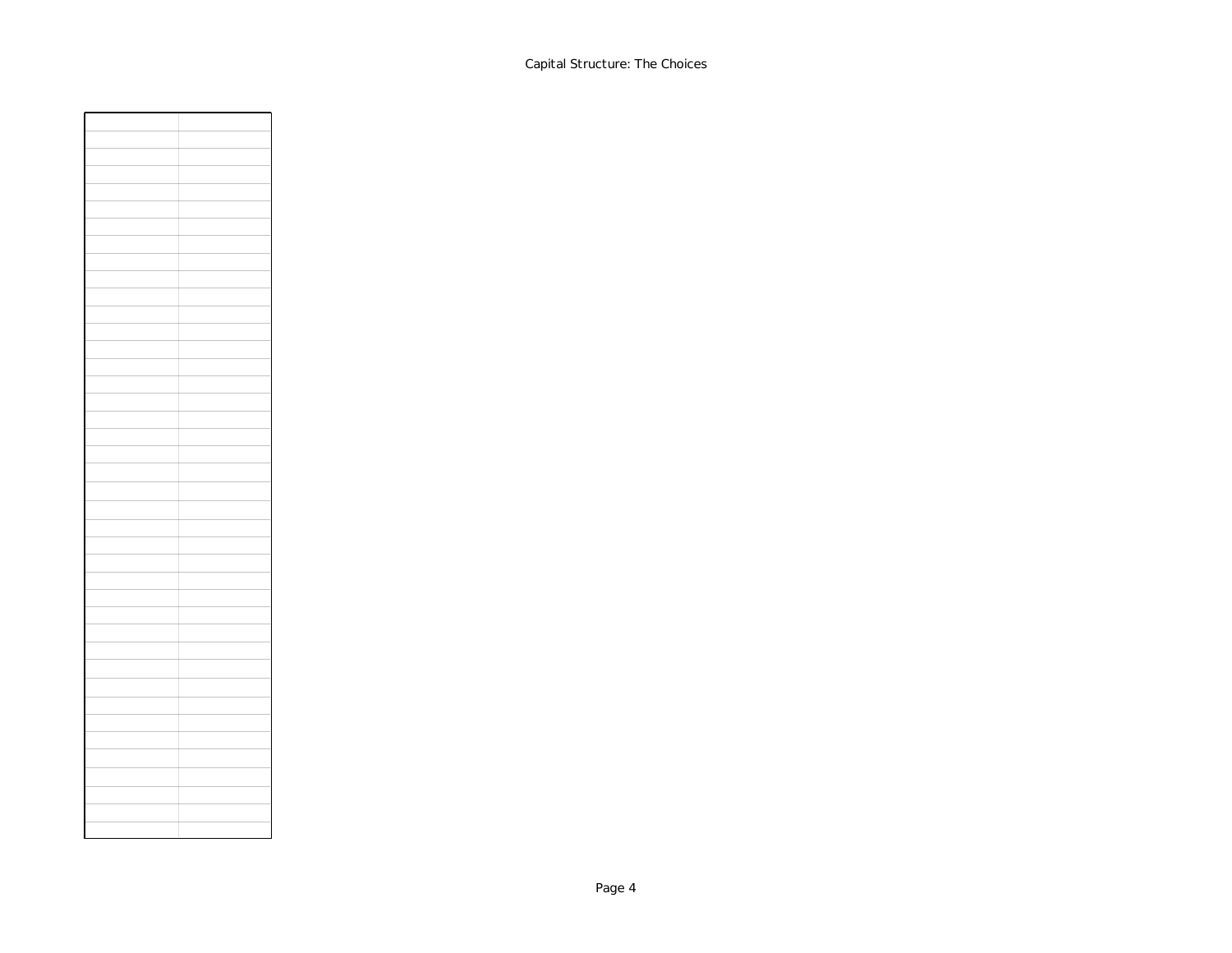Capital Structure: The Choices